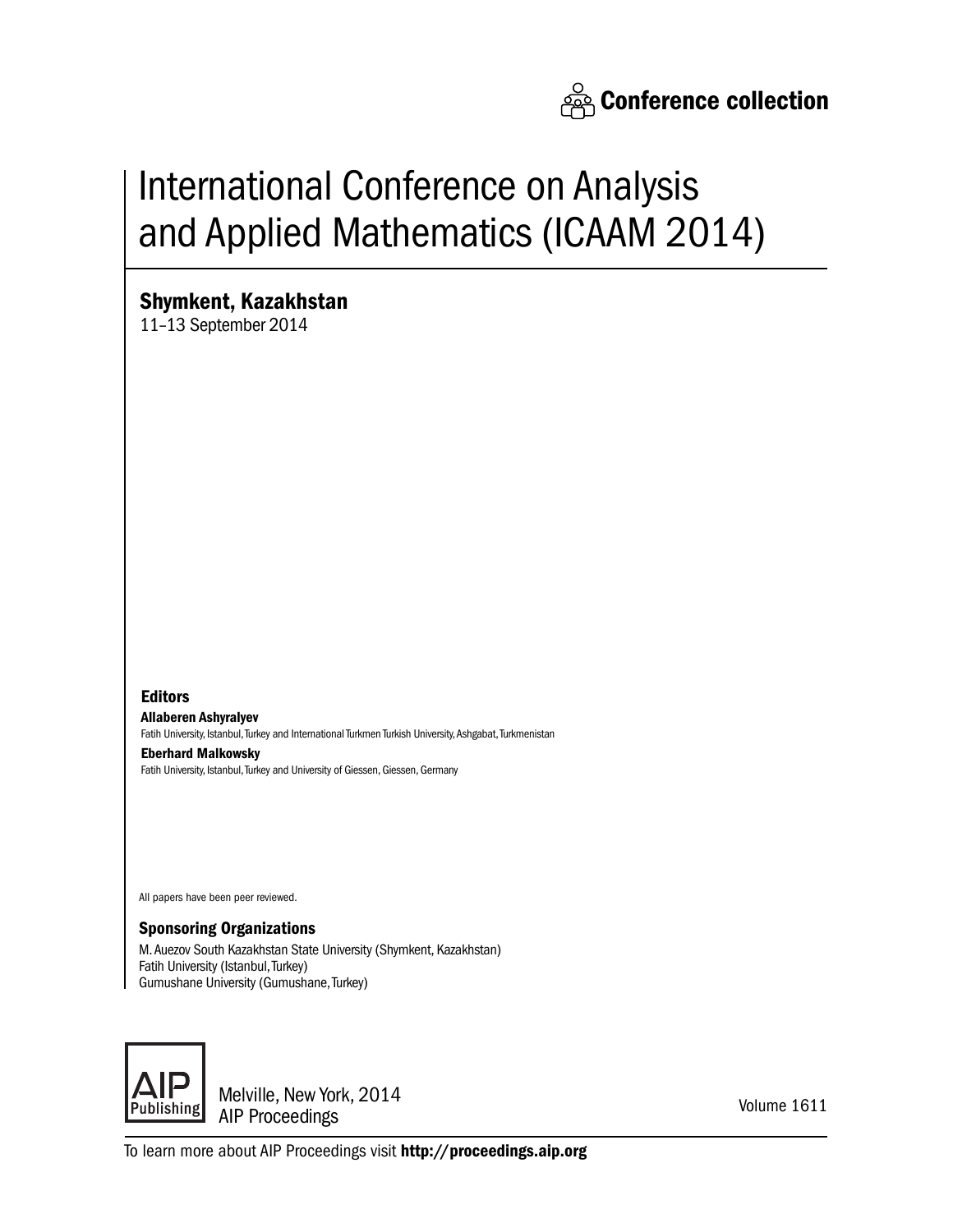#### **Editors**

#### Allaberen Ashyralyev

Department of Mathematics Fatih University 34500 Buyukcekmece Istanbul, Turkey

Department of Mathematics International Turkmen Turkish University Ashgabat, Turkmenistan

E-mail: aashyr@fatih.edu.tr

#### Eberhard Malkowsky

Department of Mathematics Fatih University 34500 Buyukcekmece Istanbul, Turkey

Department of Mathematics University of Giessen Arndtstrasse 2 D-35392 Giessen, Germany

E-mail: Eberhard.Malkowsky@math.uni-giessen.de

Authorization to photocopy items for internal or personal use, beyond the free copying permitted under the 1978 U.S. Copyright Law (see statement below), is granted by the AIP Publishing LLC for users registered with the Copyright Clearance Center (CCC) Transactional Reporting Service, provided that the base fee of \$30.00 per copy is paid directly to CCC, 222 Rosewood Drive, Danvers, MA 01923, USA: http://www. copyright.com. For those organizations that have been granted a photocopy license by CCC, a separate system of payment has been arranged. The fee code for users of the Transactional Reporting Services is: 978-0-7354-1247-7/14/\$30.00

© 2014 AIP Publishing LLC AIP.

No claim is made to original U.S. Government works.

Permission is granted to quote from the AIP Conference Proceedings with the customary acknowledgment of the source. Republication of an article or portions thereof (e.g., extensive excerpts, figures, tables, etc.) in original form or in translation, as well as other types of reuse (e.g., in course packs) require formal permission from AIP Publishing and may be subject to fees. As a courtesy, the author of the original proceedings article should be informed of any request for republication/reuse. Permission may be obtained online using RightsLink. Locate the article online at http://proceedings.aip.org, then simply click on the RightsLink icon/"Permissions/Reprints" link found in the article abstract. You may also address requests to: AIP Publishing Office of Rights and Permissions, Suite 300, 1305 Walt Whitman Road, Melville, NY 11747-4300, USA; Fax: 516-576-2450; Tel.: 516-576-2268; E-mail: rights@aip.org.

ISBN 978-0-7354-1247-7<sup>19</sup>Qtki kpcnRtkpv+ ISSN 0094-243X Printed in the United States of America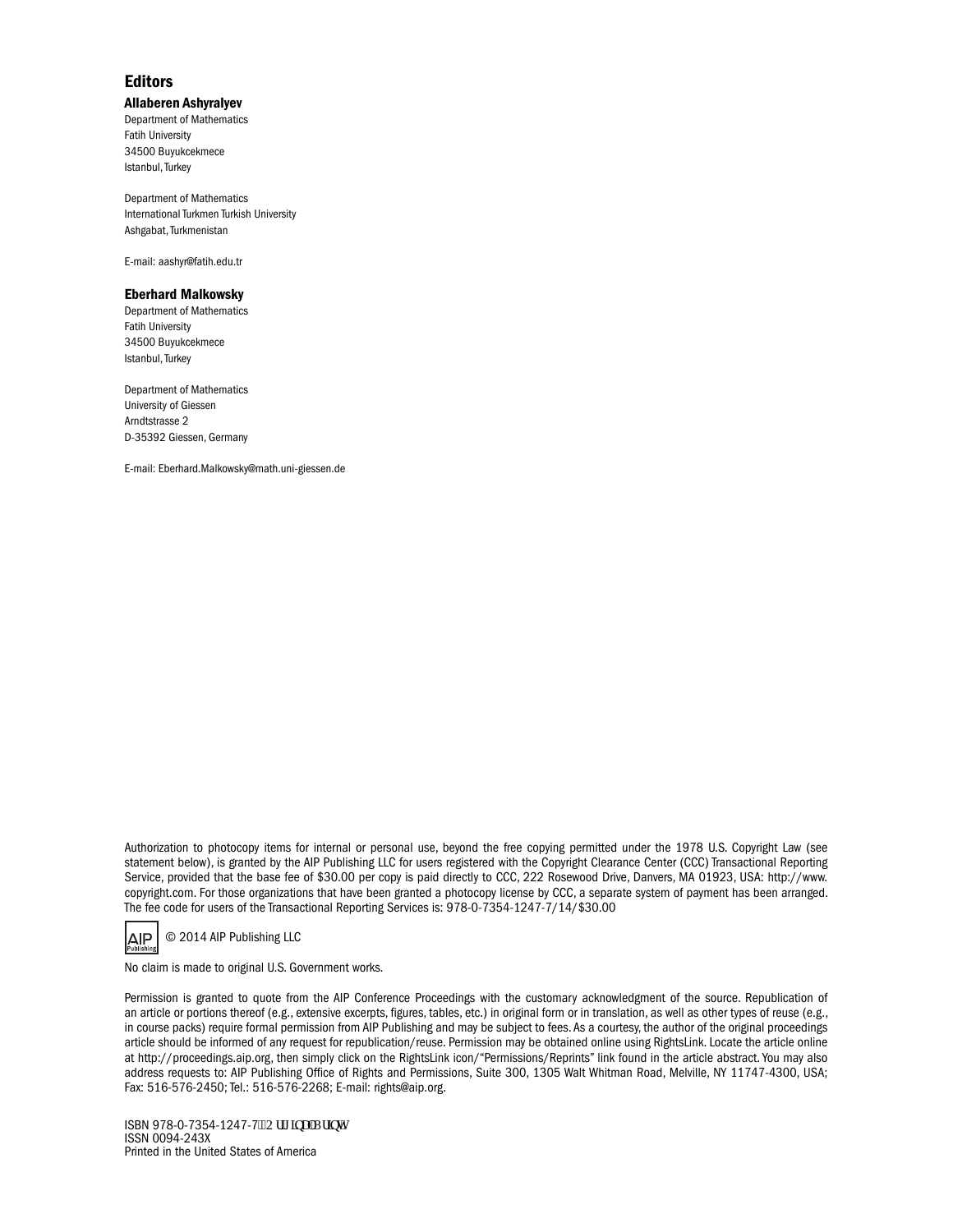## *AIP Conference Proceedings***, Volume 1611 International Conference on Analysis and Applied Mathematics (ICAAM 2014)**

**Table of Contents** 

| Preface: Second International Conference on Analysis and Applied Mathematics (ICAAM 2014)<br>Allaberen Ashyralyev and Eberhard Malkowsky                                                        | $\mathbf{1}$   |
|-------------------------------------------------------------------------------------------------------------------------------------------------------------------------------------------------|----------------|
| The semi-Lagrangian approximation in the finite element method for Navier-Stokes equations<br>for a viscous incompressible fluid<br>Evgenia Andreeva, Alexander Vyatkin, and Vladimir Shaidurov | $\overline{3}$ |
| The phase ambiguity resolution in the angle-measuring navigation equipment<br>Yuri L. Fateev, Dmitry D. Dmitriev, Valery N. Tyapkin, Evgeny N. Garin,<br>and Vladimir V. Shaidurov              | 12             |
| Differentiable solutions of the second order elliptic equation<br>Mukhtarbay Otelbaev and Kordan Nauryzhanovich Ospanov                                                                         | 16             |
| On spectral zeta functions for a nonlocal boundary value problem of the Laplacian<br>Tynysbek Sh. Kalmenov and Durvudkhan Suragan                                                               | 19             |
| Approximation of the inverse elliptic problem with mixed boundary value conditions<br>Charyyar Ashyralyyev and Mutlu Dedeturk                                                                   | 25             |
| A novel modified simple equation method and its application to some nonlinear evolution<br>equation systems<br>Ahmet Bekir, Melike Kaplan, and Özkan Güner                                      | 30             |
| Coercive estimates for solutions of one singular equation with the third-order partial derivative<br>Myrzagali N. Ospanov                                                                       | 37             |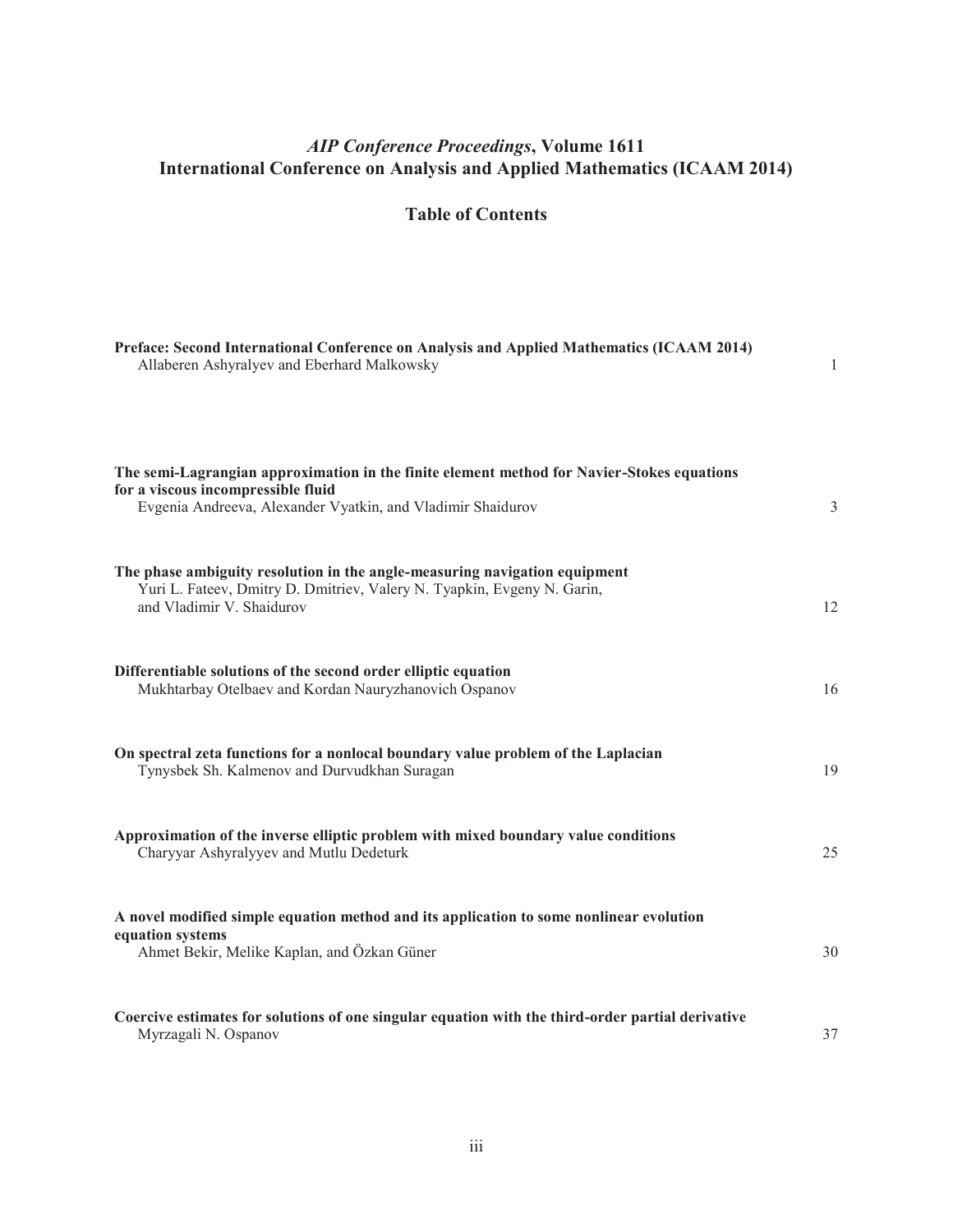| Conditions for uniformly convergence of expansions of continuous functions from Nikolskii<br>classes in eigenfunction expansions of the Schrödinger operator on closed domain<br>Nur Amalina Binti Jamaludin and Anvarjon Ahmedov | 43 |
|-----------------------------------------------------------------------------------------------------------------------------------------------------------------------------------------------------------------------------------|----|
| Inverse Neumann problem for an equation of elliptic type<br>Charyyar Ashyralyyev                                                                                                                                                  | 46 |
| On the restoration of an operator of Sturm-Liouville by one spectrum<br>Amir Shaldanbayev, Isabek Orazov, and Manat Shomanbayeva                                                                                                  | 53 |
| On multiperiodicity and almost periodicity of solutions of boundary value problem for system of<br>parabolic type equation<br>Gulshat Abdikalikova and Amantay Berzhanov                                                          | 58 |
| Modeling and calculation of the trajectory of droplets in a multistage channel mass-transfer<br>apparatus<br>Bahtiyar Ismailov, Aijan Urmatova, and Khairulla Ismailov                                                            | 63 |
| A method for solving equations of the turbulent atmospheric diffusion<br>Bahtiyar Ismailov, Saule Meldebekova, Khairulla Ismailov, and Yulduz Nametova                                                                            | 67 |
| Approximate solution of the two-dimensional singular integral equation<br>Charyyar Ashyralyyev and Zafer Cakir                                                                                                                    | 73 |
| A generalized fractional sub-equation method for nonlinear fractional differential equations<br>Ahmet Bekir, Esin Aksoy, and Özkan Güner                                                                                          | 78 |
| Well-posedness of difference scheme for elliptic-parabolic equations in Hölder spaces without<br>a weight<br>Allaberen Ashyralyev, Okan Gercek, and Emel Zusi                                                                     | 84 |
| Structure of spectrum of solvable pantograph differential operators for the first order<br>Zameddin I. Ismailov, Elif O. Çevik, Bahadır O. Guler, and Pembe Ipek                                                                  | 89 |
| Mathematical modeling of a five stages $n^2+n$ voltage multiplier's output in the time-domain<br>Arash Toudeshki, Norman Mariun, Hashim Hizam, and Noor Izzri Abdul Wahab                                                         | 95 |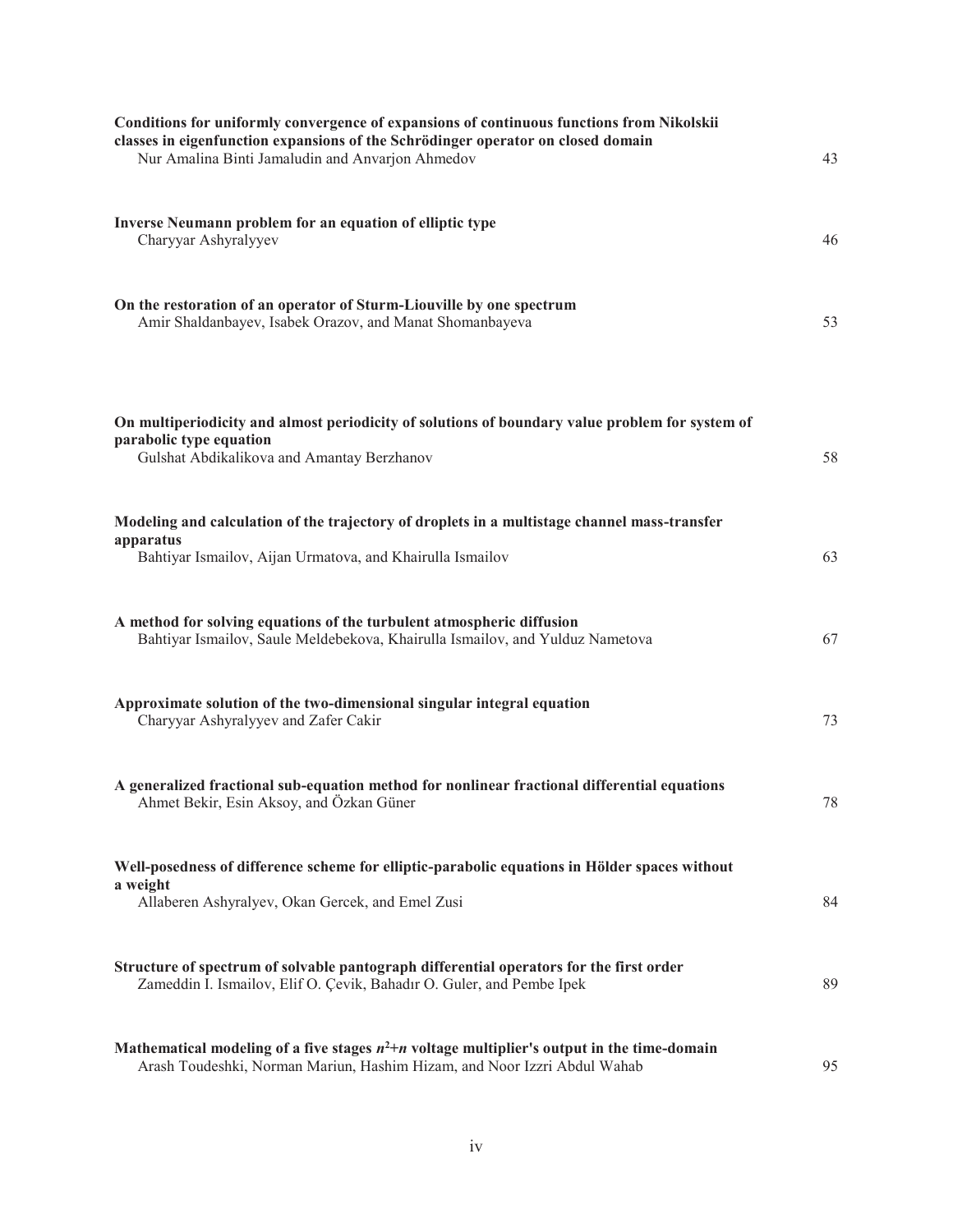| On spectral properties of a class of differential equations with operator coefficients<br>Mussakan B. Muratbekov, Bilibay M. Musilimov, and Ainash O. Suleimbekova                                                           | 100 |
|------------------------------------------------------------------------------------------------------------------------------------------------------------------------------------------------------------------------------|-----|
| Existence of solutions and estimates of the velocity of convergence of approximate solutions<br>of nonclassical type nonlinear degenerate equation<br>Mussakan B. Muratbekov, Abai B. Shyrakbaev, and Ainash O. Suleimbekova | 105 |
| A criterion for the strong solvability of the Neumann-Tricomi problem<br>for the Lavrent'ev-Bitsadze equation in $L_p$<br>Makhmud Abdysametovich Sadybekov and Nurgissa Amankeldiuli Yessirkegenov                           | 112 |
| On the solvability of boundary value problems for the nonhomogeneous polyharmonic equation<br>in a ball<br>Bakytbek Danebekovich Koshanov                                                                                    | 119 |
| On the spectrum of Volterra integral equation with the "incompressible" kernel<br>Meiramkul M. Amangaliyeva, Muvasharkhan T. Jenaliyev, Minzilya T. Kosmakova,<br>and Murat I. Ramazanov                                     | 127 |
| On a boundary-value problem for the parabolic-hyperbolic equation with the fractional<br>derivative and the sewing condition of the integral form<br>Abdumauvlen S. Berdyshev, Erkinjon T. Karimov, and Nazgul S. Akhtaeva   | 133 |
| Nonselfadjoint correct restrictions and extensions with the real spectrum<br>Bazarkhan Nuraldinovich Biyarov and Madi Raikhan                                                                                                | 138 |
| High-accurate difference schemes for the differential equation of $2n$ -th order<br>Allaberen Ashyralyev and Rishad Shahmurov                                                                                                | 141 |
| Submajorization inequalities of $\tau$ -measurable operators<br>Turdebek N. Bekjan and Dostilek Dauitbek                                                                                                                     | 145 |
| Ill-posed problem for the biharmonic equation<br>Muvasharkhan T. Jenaliyev, Kanzharbek B. Imanberdiyev, and Karakoz A. Aimenova                                                                                              | 150 |
| Spectral properties of some non strongly regular boundary value problems for fourth order<br>differential operators<br>Makhmud Abdysametovich Sadybekov and Meiram E. Akhymbek                                               | 156 |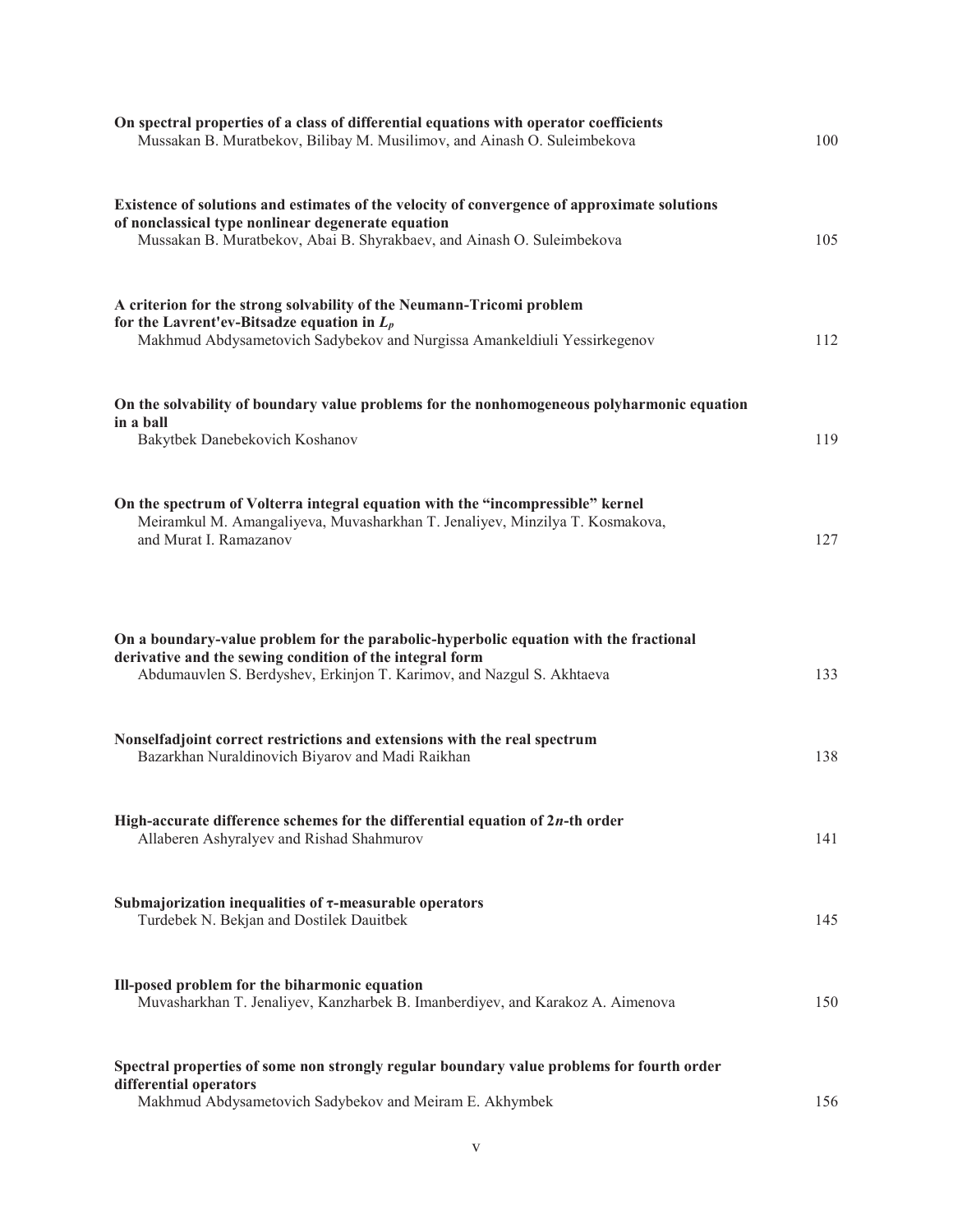| On a stability of a solution of the loaded heat equation<br>Meiramkul M. Amangaliyeva, Muvasharkhan T. Jenaliyev, Kanzharbek B. Imanberdiyev,<br>and Murat I. Ramazanov | 161 |
|-------------------------------------------------------------------------------------------------------------------------------------------------------------------------|-----|
| Note on small singular values of sequences of matrices<br>Charyyar Ashyralyyev and Zafer Cakir                                                                          | 167 |
| Certain definition of half-Hartley transform in the space of generalized functions<br>Shrideh Khalaf Qasem Al-Omari                                                     | 172 |
| Self-adjoint extensions of singular third-order differential operator and applications<br>Elgiz Bairamov, Meltem Sertbaş, and Zameddin I. Ismailov                      | 177 |
| Mean value multipoint multivariate Padé approximations<br>Cevdet Akal and Alexey Lukashov                                                                               | 183 |
| A note on the stability of a time-dependent source identification problem<br>Allaberen Ashyralyev and Ali Ugur Sazaklioglu                                              | 186 |
| On the controllability of the multidimensional phase system<br>Maksat A. Ahmetzhanov, Muvasharkhan T. Jenaliyev, and Maksat N. Kalimoldayev                             | 190 |
| On the optimality one power system<br>Maksat N. Kalimoldayev, Muvasharkhan T. Jenaliyev, Asel A. Abdildayeva, and Leila S.<br>Kopbosyn                                  | 194 |
| The spectral applications of Beer-Lambert law for some biological and dosimetric materials<br>Orhan İçelli, Zeynel Yalçin, Vatan Karakaya, and Işıl P. Ilgaz            | 199 |
| On linear groups of degree 2 over a finite commutative ring<br>Evgenii L. Bashkirov and Hasan Eser                                                                      | 204 |
| Markov-type inequalities for rational functions on several intervals<br>Mehmet Ali Aktürk and Alexey Lukashov                                                           | 208 |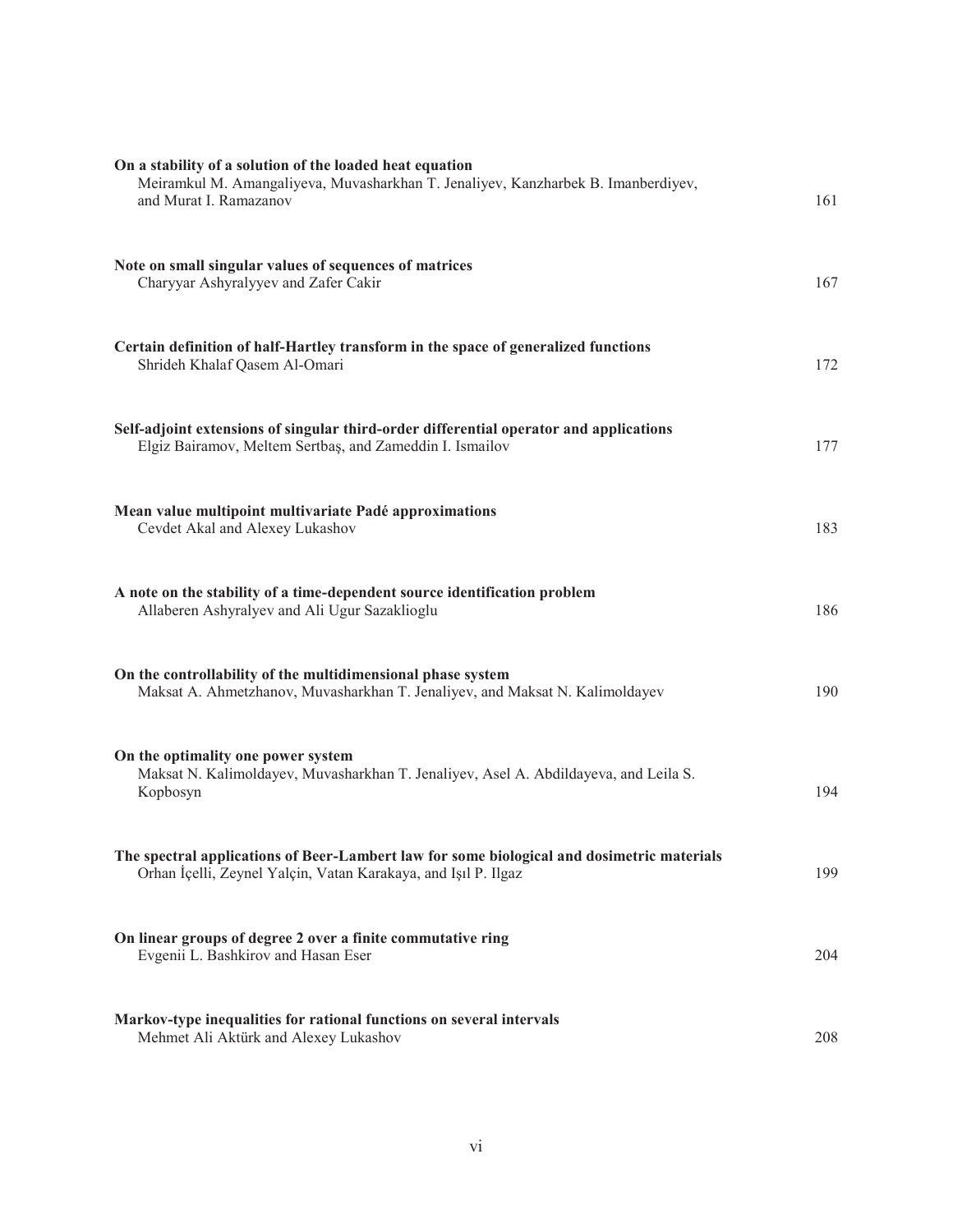| Fractional spaces generated by the positive differential operator in the half-line $R^+$<br>and their applications<br>Allaberen Ashyralyev and Sema Akturk                                     | 211 |
|------------------------------------------------------------------------------------------------------------------------------------------------------------------------------------------------|-----|
| Effects of discretization schemes on numerical results of natural convection heat transfer<br><b>Birol Sahin</b>                                                                               | 216 |
| Numerical solution of the parabolic-Schrödinger equation with the nonlocal boundary condition<br>Yildirim Ozdemir and Mustafa Alp                                                              | 221 |
| An inverse problem of mathematical modeling of the extraction process of polydisperse porous<br>materials<br>Isabek Orazov and Anar Makhatova                                                  | 225 |
| Eigenfunctions of a third order polynomial pencil<br>Abdizhahan Sarsenbi and Abdisalam Sarsenbi                                                                                                | 231 |
| Nonlocal boundary value problems for a third order partial differential equation<br>Allaberen Ashyralyev and Sinem Nur Simsek                                                                  | 234 |
| Eigenfunctions of a fourth order operator pencil<br>Abdizhahan Sarsenbi and Makhmud Sadybekov                                                                                                  | 241 |
| Oscillatory conditions of the nonlinear second order differential equation<br>Kalbibi R. Myrzatayeva and Khanym S. Ramazanova                                                                  | 246 |
| A note on fractional parabolic differential and difference equations<br>Allaberen Ashyralyev, Merdan Artykov, and Zafer Cakir                                                                  | 251 |
| On an explicit form of the Green function of the third boundary value problem for the Poisson<br>equation in a circle<br>Makhmud A. Sadybekov, Berikbol T. Torebek, and Batirkhan Kh. Turmetov | 255 |
| Characteristic determinant of the spectral problem for the ordinary differential operator<br>with the boundary load<br>Nurlan S. Imanbaev and Makhmud A. Sadybekov                             | 261 |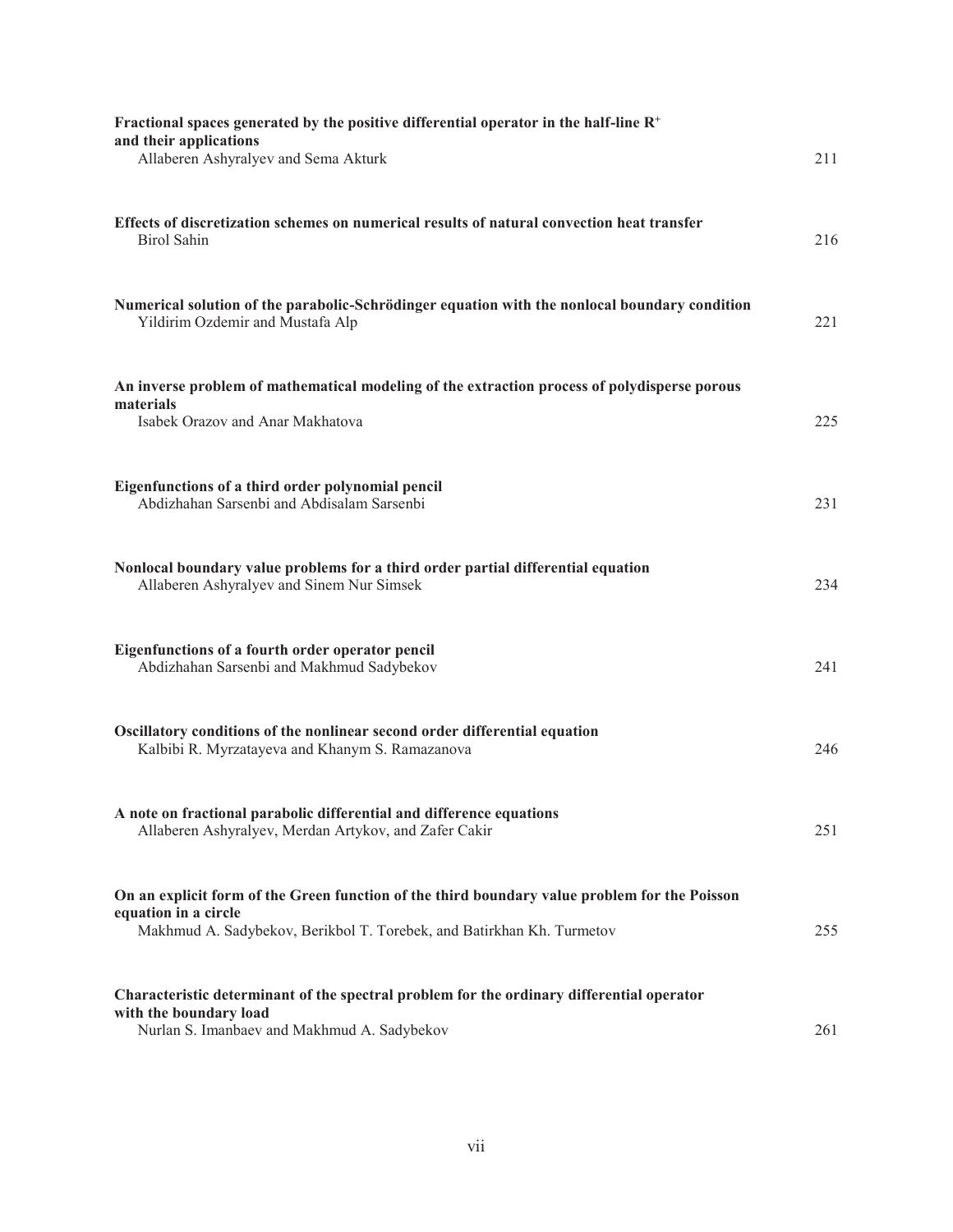| On solvability of some nonlocal boundary value problems with the Hadamard boundary operator<br>Makhmud A. Sadybekov, Batirkhan Kh. Turmetov, and Moldir A. Muratbekova     | 266 |
|----------------------------------------------------------------------------------------------------------------------------------------------------------------------------|-----|
| Well-posedness of a third order of accuracy difference scheme for Bitsadze-Samarskii type<br>multi-point NBVPs<br>Allaberen Ashyralyev and Fatma Songul Ozesenli Tetikoglu | 271 |
| The orthogonal projections with respect to a periodic continuous unitary representation<br>of the group $(R,+)$ on a complex Hilbert space<br>Seda Öztürk                  | 276 |
| Spectral theory of one perturbed boundary value problem with interior singularities<br>Oktay Sh. Mukhtarov, Kadriye Aydemir, and Hayati Olğar                              | 283 |
| Numerical solutions of linear differential-algebraic equation systems via Hartley series<br>Emrah Ünal, Numan Yalçın, and Ercan Çelik                                      | 290 |
| Weyl numbers of diagonal matrices<br>Zameddin I. Ismailov, Lale Cona, Elif Otkun Çevik, and Bahadir O. Guler                                                               | 296 |
| A numerical solution for a telegraph equation<br>Allaberen Ashyralyev and Mahmut Modanli                                                                                   | 300 |
| High order of accuracy stable difference schemes for the approximate solution of the multipoint<br>NBVP for the hyperbolic equation<br>Ozgur Yildirim and Meltem Uzun      | 305 |
| A new three-step iteration for generalized nonexpansive mappings in a CAT(0) space<br>Metin Başarır and Aynur Şahin                                                        | 310 |
| Some geometric properties of the domain of the double band matrix defined by Fibonacci<br>numbers in the sequence space $\ell(p)$<br>Esmehan Uçar and Feyzi Başar          | 316 |
| Transmission problems for the Sturm-Liouville equation involving an abstract linear operator<br>Oktay Sh. Mukhtarov, Hayati Olğar, and Kadriye Aydemir                     | 325 |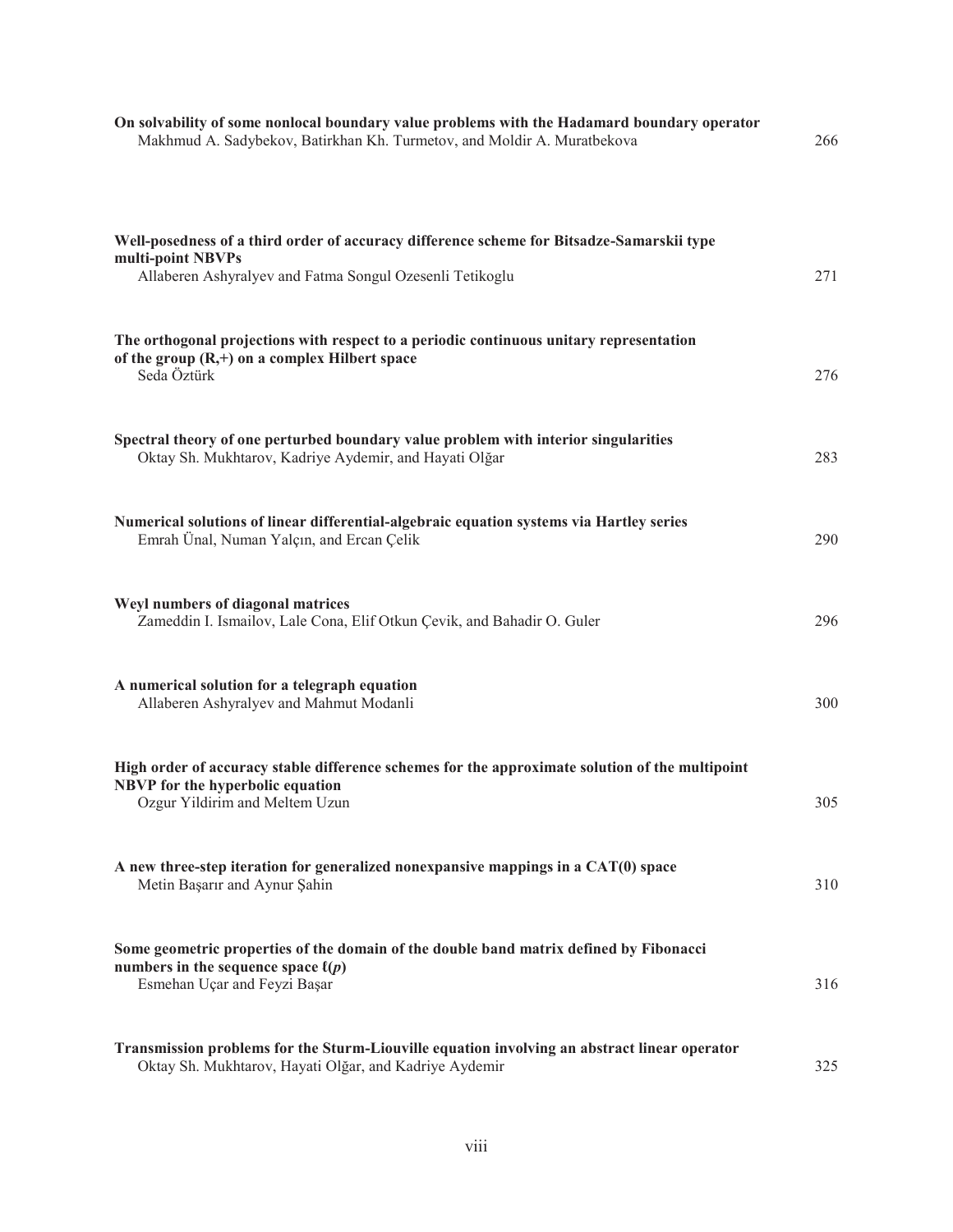| Modeling sedimentation dispersed particles in suspension at available liquid filtration<br>Tulegen R. Amanbayev                                                                 | 333 |
|---------------------------------------------------------------------------------------------------------------------------------------------------------------------------------|-----|
| The positivity of the second order difference operator with periodic conditions in Hölder spaces<br>and its applications<br>Allaberen Ashyralyev and Fatih Sabahattin Tetikoglu | 336 |
| Multipliers for bounded convergent double sequences<br>Erdinç Dündar and Yurdal Sever                                                                                           | 344 |
| Domain of the composition of some triangles in the space of p-summable sequences<br>Feyzi Başar                                                                                 | 348 |
| On strongly I and I*-lacunary convergence of sequences of sets<br>Yurdal Sever, Uğur Ulusu, and Erdinç Dündar                                                                   | 357 |
| On strongly GA-convex functions and stochastic processes<br>Nurgül Okur Bekar, Hande Günay Akdemir, and İmdat İşcan                                                             | 363 |
| On a first order partial differential equation with the nonlocal boundary condition<br>Allaberen Ashyralyev, Sueda Nur Tekalan, and Abdullah Said Erdogan                       | 369 |
| On the numerical solution of hyperbolic equations with singular source terms<br>Irfan Turk and Maksat Ashyraliyev                                                               | 374 |
| Some new paranormed sequence spaces and core theorems<br>Ali Karaisa and Feyzi Başar                                                                                            | 380 |
| Computational solution of the velocity and wall shear stress distribution inside a left carotid<br>artery under pulsatile flow conditions<br>Nurullah Arslan and Hakan Turmuş   | 392 |
| A second order of accuracy finite difference scheme for the integral-differential equation<br>of the hyperbolic type<br>Zilal Direk and Maksat Ashyraliyev                      | 398 |